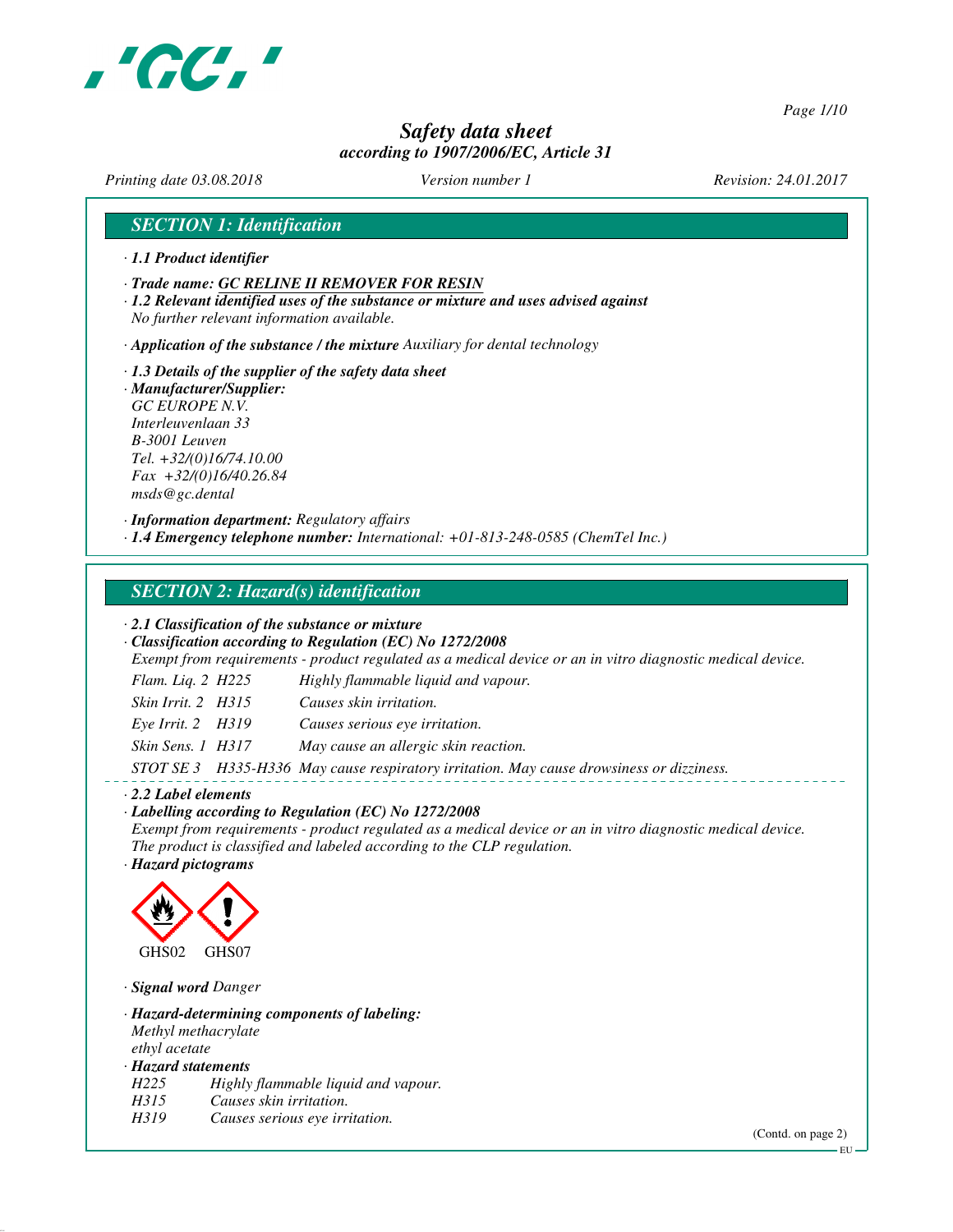*Printing date 03.08.2018 Version number 1 Revision: 24.01.2017*

### *Trade name: GC RELINE II REMOVER FOR RESIN*

|                            | (Cond. of page 1)                                                                                                          |
|----------------------------|----------------------------------------------------------------------------------------------------------------------------|
| H317                       | May cause an allergic skin reaction.                                                                                       |
|                            | H335-H336 May cause respiratory irritation. May cause drowsiness or dizziness.                                             |
| · Precautionary statements |                                                                                                                            |
| P <sub>210</sub>           | Keep away from heat, hot surfaces, sparks, open flames and other ignition sources. No<br>smoking.                          |
| P <sub>280</sub>           | Wear protective gloves / eye protection / face protection.                                                                 |
|                            | P303+P361+P353 IF ON SKIN (or hair): Take off immediately all contaminated clothing. Rinse skin with water<br>for shower). |
|                            | P305+P351+P338 IF IN EYES: Rinse cautiously with water for several minutes. Remove contact lenses, if                      |
|                            | present and easy to do. Continue rinsing.                                                                                  |
| P <sub>405</sub>           | Store locked up.                                                                                                           |
| <i>P501</i>                | Dispose of contents/container in accordance with local/regional/national/international<br>regulations.                     |
| $\cdot$ 2.3 Other hazards  |                                                                                                                            |

#### *· Results of PBT and vPvB assessment*

*· PBT: Not applicable. · vPvB: Not applicable.*

# *SECTION 3: Composition/information on ingredients*

#### *· 3.2 Chemical characterization: Mixtures*

*· Description:*

*Only substances required to be mentioned according to Annex II of regulation 1907/2006 are listed. Information on the other substances that may be present can be obtained upon request.*

| $\cdot$ Dangerous components:                                                               |                                                                              |              |  |
|---------------------------------------------------------------------------------------------|------------------------------------------------------------------------------|--------------|--|
|                                                                                             | 141-78-6 <i>ethyl</i> acetate                                                | $50 - 575\%$ |  |
|                                                                                             | Flam. Liq. 2, H225; Eye Irrit. 2, H319; STOT SE 3, H336                      |              |  |
|                                                                                             | 80-62-6 Methyl methacrylate                                                  | $25 - 50\%$  |  |
|                                                                                             | Flam. Lig. 2, H225; Skin Irrit. 2, H315; Skin Sens. 1, H317; STOT SE 3, H335 |              |  |
| · Additional information: For the wording of the listed hazard phrases refer to section 16. |                                                                              |              |  |

### *SECTION 4: First-aid measures*

#### *· 4.1 Description of first aid measures*

*· General information:*

*Immediately remove any clothing soiled by the product. If symptoms persist consult doctor.*

*Supply fresh air. If required, provide artificial respiration. Keep patient warm. Consult doctor if symptoms persist. Take affected persons into fresh air and keep quiet.*

*· After skin contact:*

*Immediately wash with water and soap and rinse thoroughly. Seek medical treatment.*

*If skin irritation continues, consult a doctor.*

*· After eye contact:*

*Protect unharmed eye.*

*Rinse opened eye for several minutes under running water. Then consult a doctor.*

*· After swallowing:*

*Rinse out mouth and then drink plenty of water.*

*If symptoms persist consult doctor.*

(Contd. on page 3)

*<sup>·</sup> After inhalation:*

EU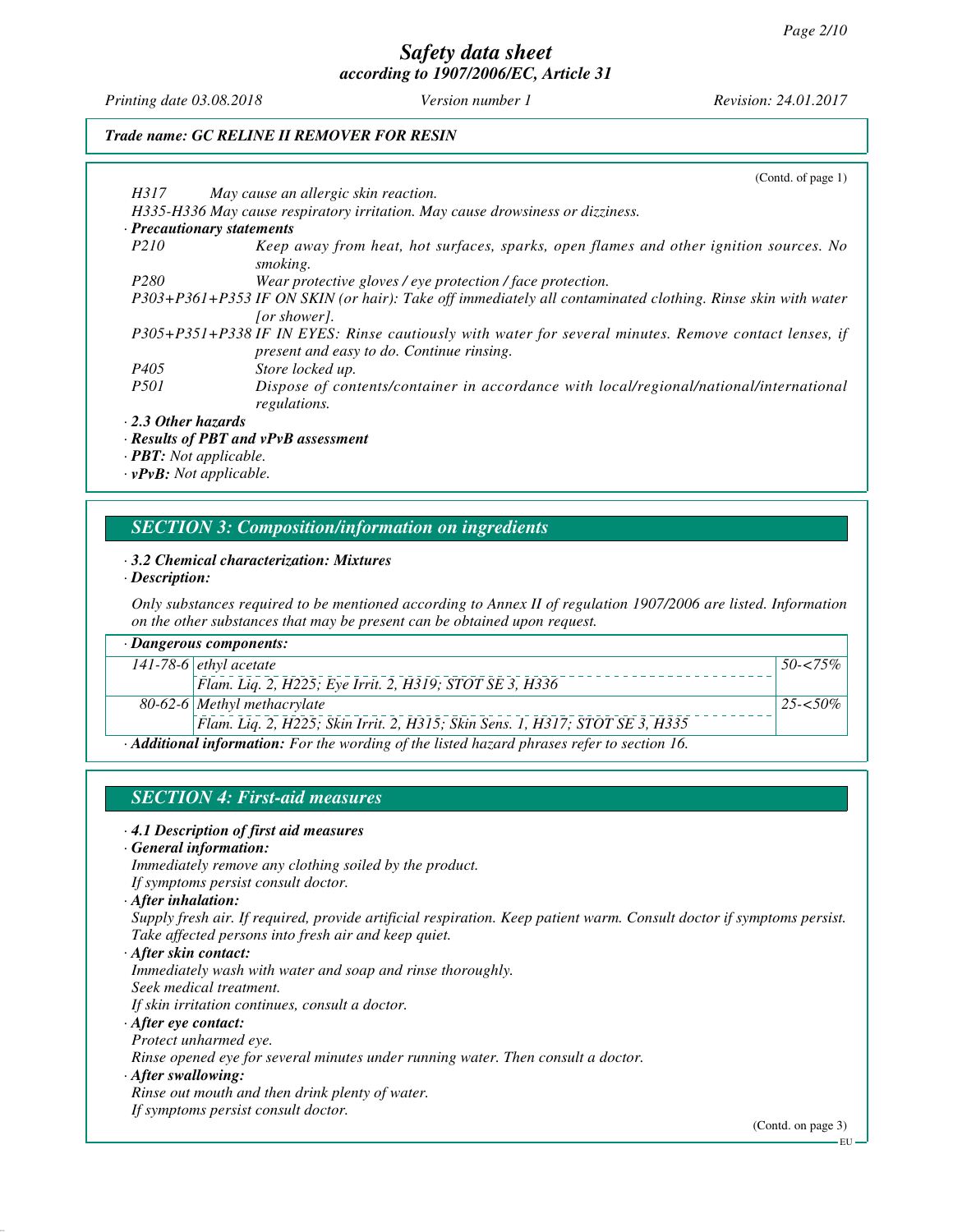# *Safety data sheet*

*according to 1907/2006/EC, Article 31*

*Printing date 03.08.2018 Version number 1 Revision: 24.01.2017*

(Contd. of page 2)

*Trade name: GC RELINE II REMOVER FOR RESIN*

- *· 4.2 Most important symptoms and effects, both acute and delayed Allergic reactions*
- *· 4.3 Indication of any immediate medical attention and special treatment needed*

*No further relevant information available.*

# *SECTION 5: Fire-fighting measures*

- *· 5.1 Extinguishing media*
- *· Suitable extinguishing agents: CO2, sand, extinguishing powder. Do not use water.*
- *· For safety reasons unsuitable extinguishing agents: Water*
- *· 5.2 Special hazards arising from the substance or mixture Formation of toxic gases is possible during heating or in case of fire.*
- *· 5.3 Advice for firefighters*
- *· Protective equipment: Wear self-contained respiratory protective device.*
- *· Additional information*

*Dispose of fire debris and contaminated fire fighting water in accordance with official regulations.*

# *SECTION 6: Accidental release measures*

*· 6.1 Personal precautions, protective equipment and emergency procedures Remove persons from danger area. Keep away from ignition sources Avoid contact with the eyes and skin. Wear protective clothing. · 6.2 Environmental precautions: Do not allow product to reach sewage system or any water course. Do not allow to penetrate the ground/soil. · 6.3 Methods and material for containment and cleaning up: Ensure adequate ventilation. Absorb liquid components with liquid-binding material. Dispose of the collected material according to regulations. · 6.4 Reference to other sections*

*See Section 7 for information on safe handling. See Section 8 for information on personal protection equipment. See Section 13 for disposal information.*

# *SECTION 7: Handling and storage*

*· 7.1 Precautions for safe handling Ensure good ventilation/exhaustion at the workplace. Prevent formation of aerosols. Avoid contact with the eyes and skin. · Information about protection against explosions and fires:*

*Keep ignition sources away - Do not smoke. Protect against electrostatic charges. Do not spray on a naked flame or any incandescent material.*

*· 7.2 Conditions for safe storage, including any incompatibilities*

- *· Storage:*
- *· Requirements to be met by storerooms and receptacles: Store in a cool location. Store only in unopened original receptacles.*

(Contd. on page 4)

EU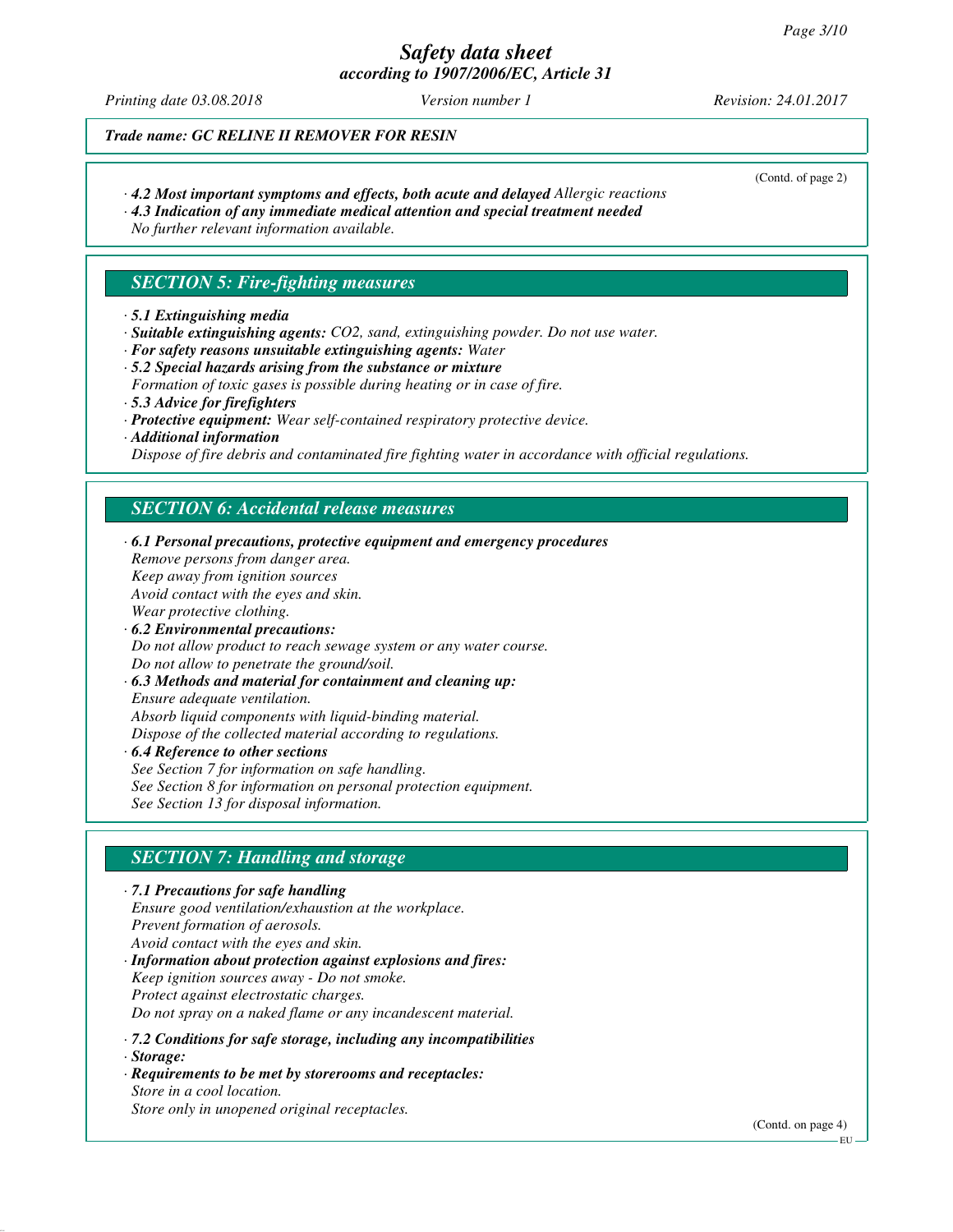*Printing date 03.08.2018 Version number 1 Revision: 24.01.2017*

### *Trade name: GC RELINE II REMOVER FOR RESIN*

*· Information about storage in one common storage facility: Store away from foodstuffs.*

(Contd. of page 3)

*· Further information about storage conditions: Keep receptacle tightly sealed. Store in cool, dry conditions in well sealed receptacles. Protect from heat and direct sunlight. Store in a cool place.*

*· 7.3 Specific end use(s) No further relevant information available.*

### *SECTION 8: Exposure controls/personal protection*

*· Additional information about design of technical systems: No further data; see item 7.*

*· 8.1 Control parameters*

*· Components with limit values that require monitoring at the workplace:*

#### *141-78-6 ethyl acetate*

*IOELV Short-term value: 1468 mg/m³, 400 ppm Long-term value: 734 mg/m³, 200 ppm*

#### *80-62-6 Methyl methacrylate*

*IOELV Short-term value: 100 ppm Long-term value: 50 ppm*

#### *· DNELs*

#### *80-62-6 Methyl methacrylate*

*Dermal DNEL dermal 13.67 mg/kg bw/day (man) (worker, l. te., syst.)*

*Inhalative DNEL inhalation 208 mg/m3 (air) (worker, l. te., syst.)*

*· Additional information: The lists that were valid during the creation were used as basis.*

- *· 8.2 Exposure controls*
- *· Personal protective equipment:*
- *· General protective and hygienic measures:*

*The usual precautionary measures for handling chemicals should be followed.*

*Avoid contact with the eyes and skin.*

*Wash hands before breaks and at the end of work.*

*Keep away from foodstuffs, beverages and feed.*

*Immediately remove all soiled and contaminated clothing.*

*· Breathing equipment: Suitable respiratory protective device recommended.*

*· Protection of hands:*



*Protective gloves*

#### *· Material of gloves*

*The selection of the suitable gloves does not only depend on the material, but also on further marks of quality and varies from manufacturer to manufacturer. As the product is a preparation of several substances, the resistance of the glove material can not be calculated in advance and has therefore to be checked prior to the application.*

*· Penetration time of glove material*

*The exact break through time has to be found out by the manufacturer of the protective gloves and has to be observed.*

(Contd. on page 5)

EU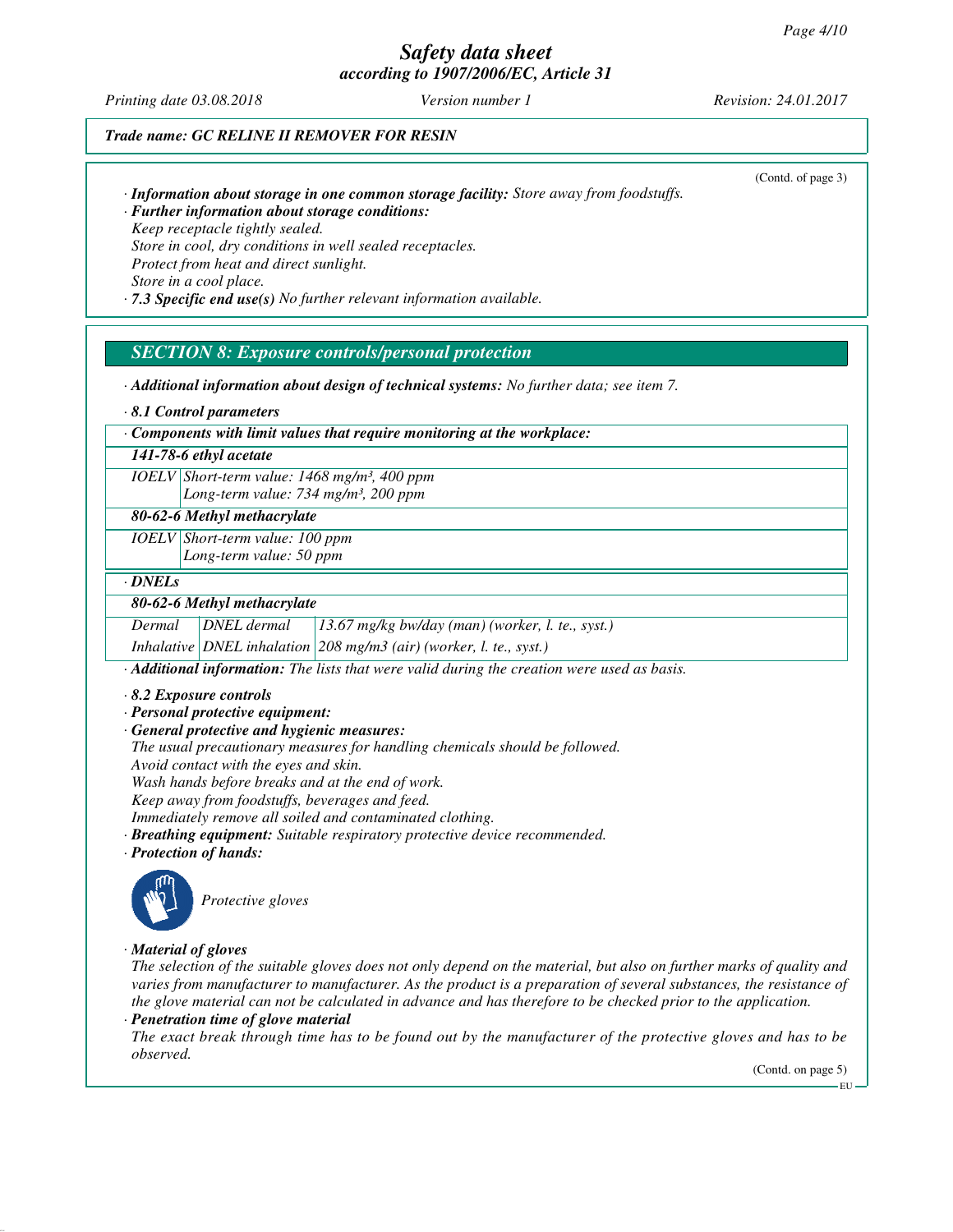*Printing date 03.08.2018 Version number 1 Revision: 24.01.2017*

*· Eye protection:*

# *Trade name: GC RELINE II REMOVER FOR RESIN*

(Contd. of page 4)

*Tightly sealed goggles*

| <b>SECTION 9: Physical and chemical properties</b>         |                                               |  |  |
|------------------------------------------------------------|-----------------------------------------------|--|--|
| .9.1 Information on basic physical and chemical properties |                                               |  |  |
| · General Information                                      |                                               |  |  |
| $\cdot$ Appearance:                                        |                                               |  |  |
| Form:                                                      | Fluid                                         |  |  |
| Color:                                                     | Clear                                         |  |  |
| $\cdot$ Odor:                                              | Fruit-like                                    |  |  |
| · Odor threshold:                                          | Not determined.                               |  |  |
| $\cdot$ pH-value:                                          | Not determined.                               |  |  |
| · Change in condition                                      |                                               |  |  |
| <b>Melting point/Melting range:</b>                        | $-83\text{ °C}$                               |  |  |
| <b>Boiling point/Boiling range:</b>                        | Undetermined.                                 |  |  |
| · Flash point:                                             | -4 °C                                         |  |  |
| · Flammability (solid, gaseous):                           | Not applicable.                               |  |  |
| · Ignition temperature:                                    | Undetermined.                                 |  |  |
| · Decomposition temperature:                               | Not determined.                               |  |  |
| · Auto igniting:                                           | Product is not selfigniting.                  |  |  |
| · Danger of explosion:                                     | Product does not present an explosion hazard. |  |  |
| · Explosion limits:                                        |                                               |  |  |
| Lower:                                                     | $2.1$ Vol $\%$                                |  |  |
| <b>Upper:</b>                                              | $12.5$ Vol $%$                                |  |  |
| · Vapor pressure:                                          | Not determined.                               |  |  |
| $\cdot$ Density:                                           | Not determined.                               |  |  |
| · Relative density                                         | Not determined.                               |  |  |
| · Vapor density                                            | Not determined.                               |  |  |
| $\cdot$ Evaporation rate                                   | Not determined.                               |  |  |
| · Solubility in / Miscibility with                         |                                               |  |  |
| Water:                                                     | Insoluble.                                    |  |  |
| · Partition coefficient (n-octanol/water): Not determined. |                                               |  |  |
| · Viscosity:                                               |                                               |  |  |
| Dynamic:                                                   | Not determined.                               |  |  |
| Kinematic:                                                 | Not determined.                               |  |  |
| · Solvent content:                                         |                                               |  |  |
| Organic solvents:                                          | $70.0 \%$                                     |  |  |
| $VOC$ (EC)                                                 | 700.0 g/l                                     |  |  |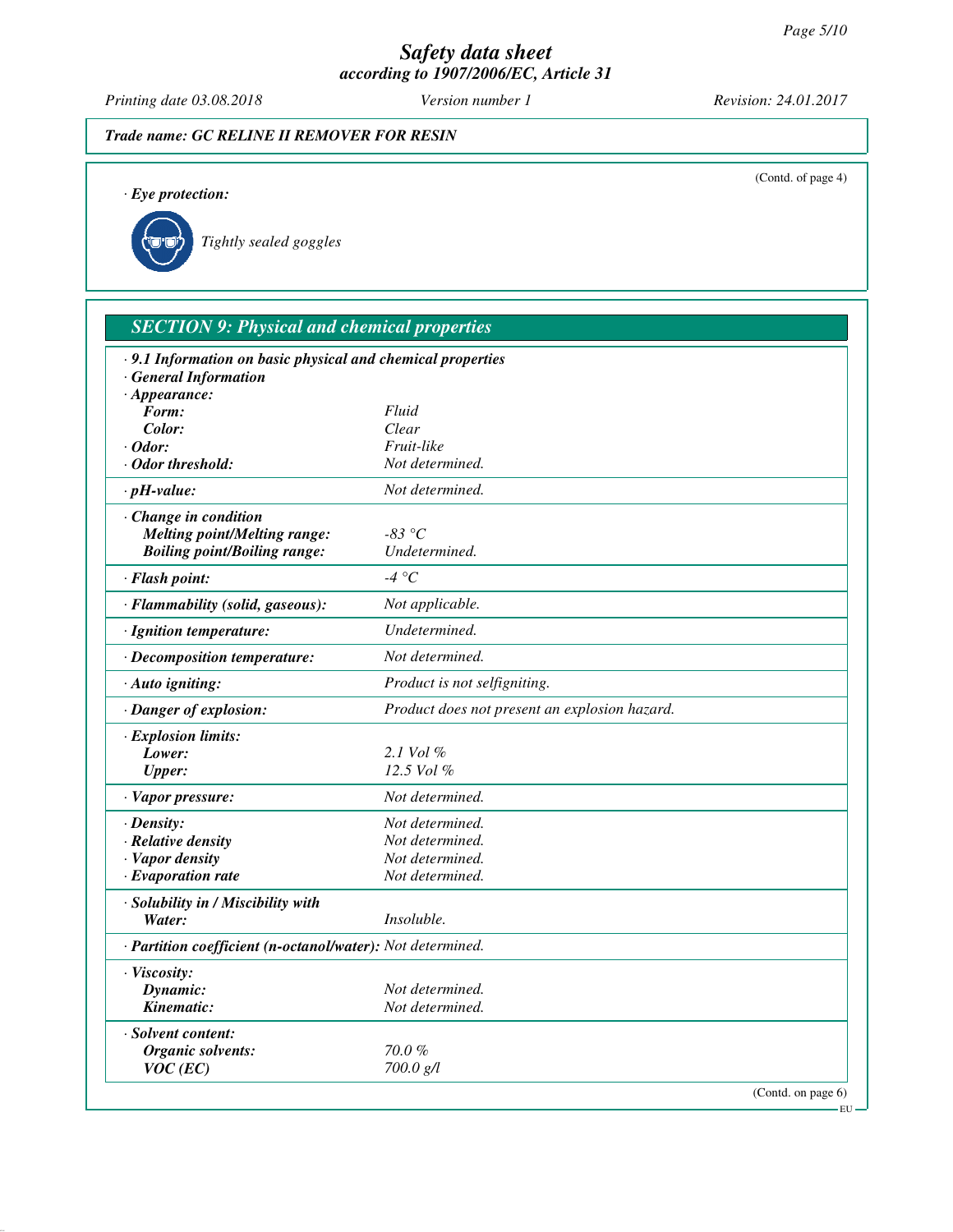# *Safety data sheet*

*according to 1907/2006/EC, Article 31*

*Printing date 03.08.2018 Version number 1 Revision: 24.01.2017*

(Contd. of page 5)

*Trade name: GC RELINE II REMOVER FOR RESIN*

*· 9.2 Other information No further relevant information available.*

## *SECTION 10: Stability and reactivity*

*· 10.1 Reactivity No further relevant information available.*

*· 10.2 Chemical stability*

*· Thermal decomposition / conditions to be avoided: No decomposition if used according to specifications.*

*· 10.3 Possibility of hazardous reactions No dangerous reactions known.*

*· 10.4 Conditions to avoid No further relevant information available.*

*· 10.5 Incompatible materials: No further relevant information available.*

*· 10.6 Hazardous decomposition products: No dangerous decomposition products known.*

# *SECTION 11: Toxicological information*

*· 11.1 Information on toxicological effects*

*· Acute toxicity: Based on available data, the classification criteria are not met.*

### *· LD/LC50 values that are relevant for classification:*

| . LD/LC50 values that are relevant for classification: |                        |                                              |  |
|--------------------------------------------------------|------------------------|----------------------------------------------|--|
|                                                        | 141-78-6 ethyl acetate |                                              |  |
| Oral                                                   | LD50                   | $4935$ mg/kg (rabbit)                        |  |
|                                                        |                        | Inhalative LC50/4 h 1600 mg/l (rat $(f+m)$ ) |  |

# *80-62-6 Methyl methacrylate Oral LD50 6000 mg/kg (rabbit)*

*Dermal LD50 >5000 mg/kg (rab) Inhalative LC50/4 h 29.8 mg/l (rat (f+m))*

*· Primary irritant effect:*

*· on the skin:*

*Causes skin irritation.*

*· on the eye:*

*Causes serious eye irritation.*

*· Sensitization:*

*May cause an allergic skin reaction.*

*· Additional toxicological information:*

*· OSHA-Ca (Occupational Safety & Health Administration)*

*None of the ingredients is listed.*

*· Repeated dose toxicity No further relevant information available.*

*· CMR effects (carcinogenity, mutagenicity and toxicity for reproduction)*

*No further relevant information available.*

*· Germ cell mutagenicity Based on available data, the classification criteria are not met.*

- *· Carcinogenicity Based on available data, the classification criteria are not met.*
- *· Reproductive toxicity Based on available data, the classification criteria are not met.*
- *· STOT-single exposure*

*May cause respiratory irritation. May cause drowsiness or dizziness.*

*· STOT-repeated exposure Based on available data, the classification criteria are not met.*

*· Aspiration hazard Based on available data, the classification criteria are not met.*

(Contd. on page 7)

EU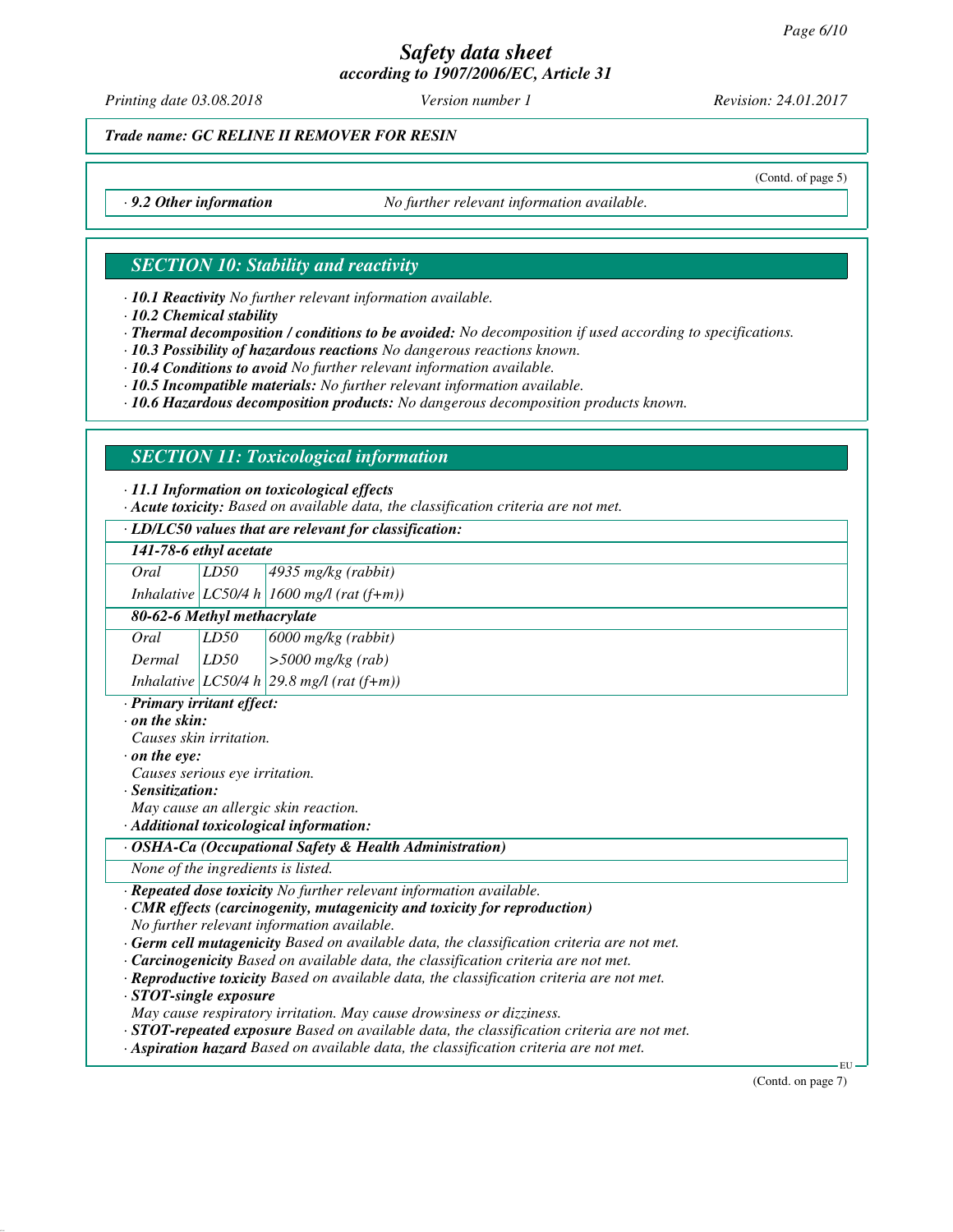*Printing date 03.08.2018 Version number 1 Revision: 24.01.2017*

*Trade name: GC RELINE II REMOVER FOR RESIN*

(Contd. of page 6)

#### *SECTION 12: Ecological information*

#### *· 12.1 Toxicity*

*· Aquatic toxicity: No further relevant information available.*

*· 12.2 Persistence and degradability No further relevant information available.*

*· 12.3 Bioaccumulative potential No further relevant information available.*

*· 12.4 Mobility in soil No further relevant information available.*

*· Additional ecological information:*

*· General notes:*

*Water hazard class 1 (Self-assessment): slightly hazardous for water*

*Do not allow undiluted product or large quantities of it to reach ground water, water course or sewage system.*

*· 12.5 Results of PBT and vPvB assessment*

*· PBT: Not applicable.*

*· vPvB: Not applicable.*

*· 12.6 Other adverse effects No further relevant information available.*

# *SECTION 13: Disposal considerations*

#### *· 13.1 Waste treatment methods*

*· Recommendation:*

*Must not be disposed of together with household garbage. Do not allow product to reach sewage system.*

| · European waste catalogue |                                                                                            |  |  |
|----------------------------|--------------------------------------------------------------------------------------------|--|--|
|                            | 18 00 00   WASTES FROM HUMAN OR ANIMAL HEALTH CARE AND/OR RELATED RESEARCH (except         |  |  |
|                            | kitchen and restaurant wastes not arising from immediate health care)                      |  |  |
|                            | 18 01 00   wastes from natal care, diagnosis, treatment or prevention of disease in humans |  |  |
|                            | 18 01 06 $*$ chemicals consisting of or containing hazardous substances                    |  |  |

*· Uncleaned packagings:*

*· Recommendation: Disposal must be made according to official regulations.*

| $\cdot$ 14.1 UN-Number                  |                           |  |
|-----------------------------------------|---------------------------|--|
| · ADR, IMDG, IATA                       | <i>UN1173</i>             |  |
| $\cdot$ 14.2 UN proper shipping name    |                           |  |
| $\cdot$ DOT                             | Ethyl acetate             |  |
| $\cdot$ ADR                             | 1173 ETHYL ACETATE        |  |
| · IMDG, IATA                            | ETHYL ACETATE             |  |
| $\cdot$ 14.3 Transport hazard class(es) |                           |  |
| $\cdot$ <i>ADR</i>                      |                           |  |
| $\cdot$ Class                           | $3(F1)$ Flammable liquids |  |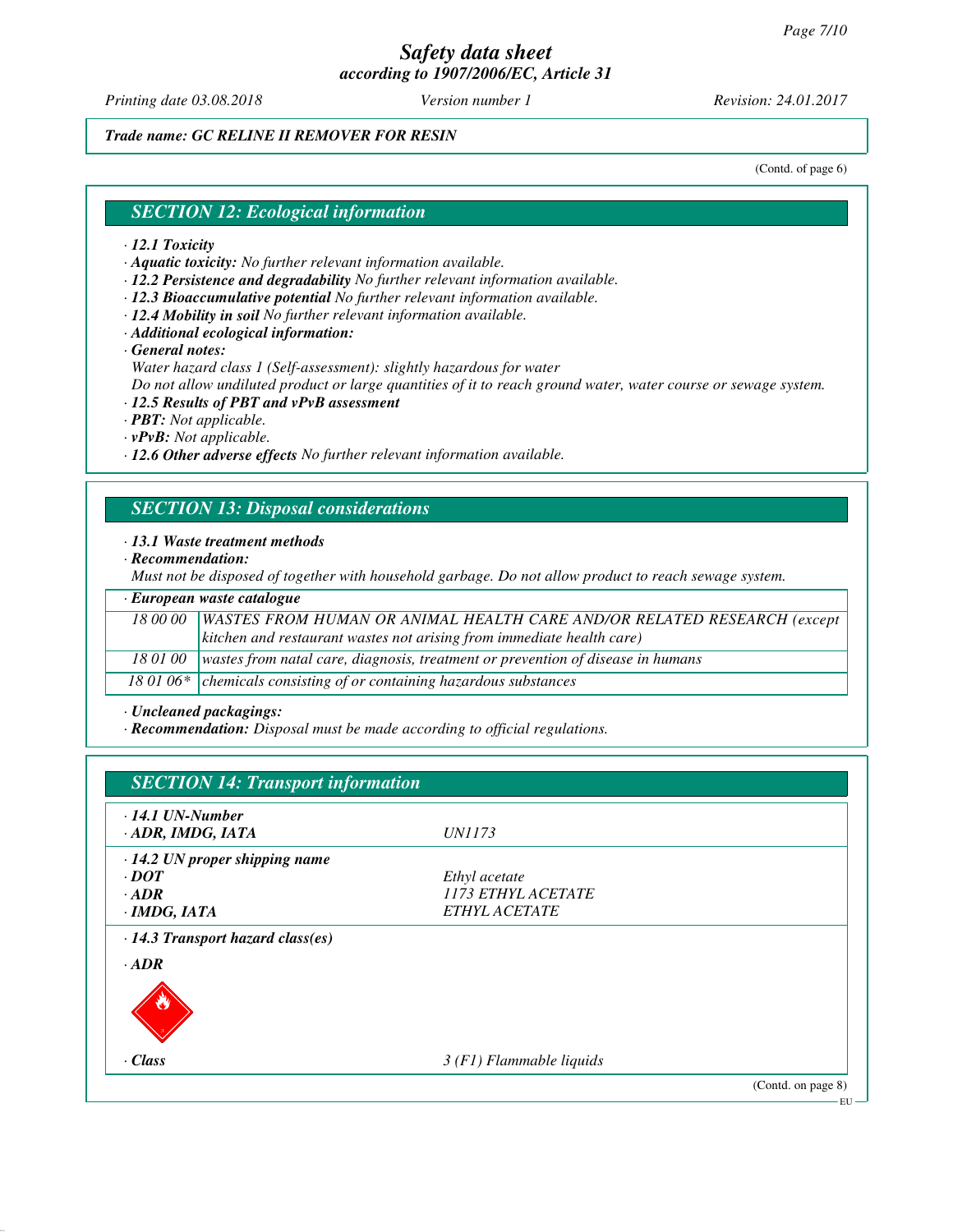*Printing date 03.08.2018 Version number 1 Revision: 24.01.2017*

*Trade name: GC RELINE II REMOVER FOR RESIN*

|                                                         | (Contd. of page 7)                                                                                  |
|---------------------------------------------------------|-----------------------------------------------------------------------------------------------------|
| $-Label$                                                | $\mathfrak{Z}$                                                                                      |
| $\cdot$ IMDG, IATA                                      |                                                                                                     |
|                                                         |                                                                                                     |
| $\cdot$ Class                                           | 3 Flammable liquids                                                                                 |
| $\cdot$ Label                                           | 3                                                                                                   |
| · 14.4 Packing group                                    |                                                                                                     |
| · ADR, IMDG, IATA                                       | $I\!I$                                                                                              |
| · 14.5 Environmental hazards:                           |                                                                                                     |
| · Marine pollutant:                                     | N <sub>O</sub>                                                                                      |
| $\cdot$ 14.6 Special precautions for user               | Warning: Flammable liquids                                                                          |
| · Danger code (Kemler):                                 | 33                                                                                                  |
| · EMS Number:                                           | $F-E,S-D$                                                                                           |
| $\cdot$ 14.7 Transport in bulk according to Annex II of |                                                                                                     |
| <b>MARPOL73/78 and the IBC Code</b>                     | Not applicable.                                                                                     |
| · Transport/Additional information:                     |                                                                                                     |
| $\cdot$ ADR                                             |                                                                                                     |
| $\cdot$ Limited quantities (LQ)                         | IL                                                                                                  |
| $\cdot$ Excepted quantities (EQ)                        | Code: E2                                                                                            |
|                                                         | Maximum net quantity per inner packaging: 30 ml<br>Maximum net quantity per outer packaging: 500 ml |
| · Transport category                                    | 2                                                                                                   |
| · Tunnel restriction code                               | D/E                                                                                                 |
| $\cdot$ IMDG                                            |                                                                                                     |
| $\cdot$ Limited quantities (LQ)                         | IL                                                                                                  |
| $\cdot$ Excepted quantities (EQ)                        | Code: E2                                                                                            |
|                                                         | Maximum net quantity per inner packaging: 30 ml                                                     |
|                                                         | Maximum net quantity per outer packaging: 500 ml                                                    |
| · UN "Model Regulation":                                | UN 1173 ETHYL ACETATE, 3, II                                                                        |

# *SECTION 15: Regulatory information*

*· 15.1 Safety, health and environmental regulations/legislation specific for the substance or mixture · Sara*

*· Section 355 (extremely hazardous substances):*

*None of the ingredient is listed.*

*· Section 313 (Specific toxic chemical listings):*

*None of the ingredients is listed.*

*· Proposition 65*

*· Chemicals known to cause cancer:*

*None of the ingredients is listed.*

(Contd. on page 9)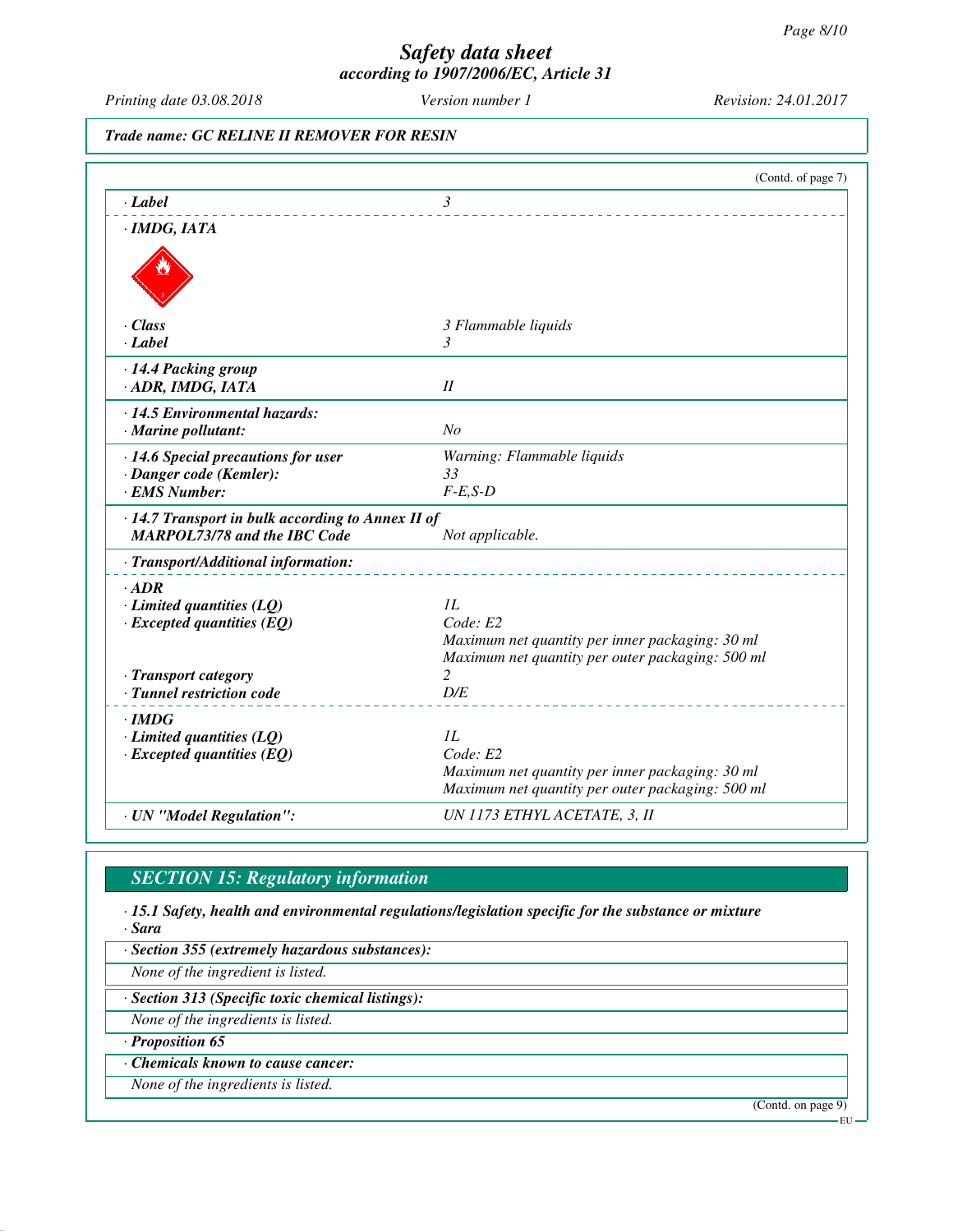# *Safety data sheet*

*according to 1907/2006/EC, Article 31*

*Printing date 03.08.2018 Version number 1 Revision: 24.01.2017*

*Trade name: GC RELINE II REMOVER FOR RESIN*

|                                                                     | (Contd. of page 8) |
|---------------------------------------------------------------------|--------------------|
| $\cdot$ Chemicals known to cause reproductive toxicity for females: |                    |
| None of the ingredients is listed.                                  |                    |
| Chemicals known to cause reproductive toxicity for males:           |                    |
| None of the ingredients is listed.                                  |                    |

#### *· Chemicals known to cause developmental toxicity:*

*None of the ingredients is listed.*

#### *· Carcinogenic categories*

#### *· EPA (Environmental Protection Agency)*

*None of the ingredients is listed.*

#### *· TLV (Threshold Limit Value established by ACGIH)*

*None of the ingredients is listed.*

#### *· MAK (German Maximum Workplace Concentration)*

*None of the ingredients is listed.*

*· NIOSH-Ca (National Institute for Occupational Safety and Health)*

*None of the ingredients is listed.*

#### *· Directive 2012/18/EU*

*· Named dangerous substances - ANNEX I None of the ingredients is listed.*

- *· Seveso category P5c FLAMMABLE LIQUIDS*
- *· Qualifying quantity (tonnes) for the application of lower-tier requirements 5.000 t*
- *· Qualifying quantity (tonnes) for the application of upper-tier requirements 50.000 t*
- *· 15.2 Chemical safety assessment: A Chemical Safety Assessment has not been carried out.*

#### *SECTION 16: Other information*

#### *· Relevant phrases*

*H225 Highly flammable liquid and vapour. H315 Causes skin irritation.*

- *H317 May cause an allergic skin reaction.*
- *H319 Causes serious eye irritation.*
- *H335 May cause respiratory irritation.*
- *H336 May cause drowsiness or dizziness.*
- *· Classification according to Regulation (EC) No 1272/2008 Calculation method*
- *· Department issuing SDS: Regulatory affairs*

(Contd. on page 10)

*<sup>·</sup> Contact: msds@gc.dental*

*<sup>·</sup> Abbreviations and acronyms:*

*ADR: Accord européen sur le transport des marchandises dangereuses par Route (European Agreement concerning the International Carriage of Dangerous Goods by Road) IMDG: International Maritime Code for Dangerous Goods DOT: US Department of Transportation IATA: International Air Transport Association GHS: Globally Harmonised System of Classification and Labelling of Chemicals ACGIH: American Conference of Governmental Industrial Hygienists EINECS: European Inventory of Existing Commercial Chemical Substances ELINCS: European List of Notified Chemical Substances CAS: Chemical Abstracts Service (division of the American Chemical Society) VOC: Volatile Organic Compounds (USA, EU) DNEL: Derived No-Effect Level (REACH) LC50: Lethal concentration, 50 percent LD50: Lethal dose, 50 percent PBT: Persistent, Bioaccumulative and Toxic*